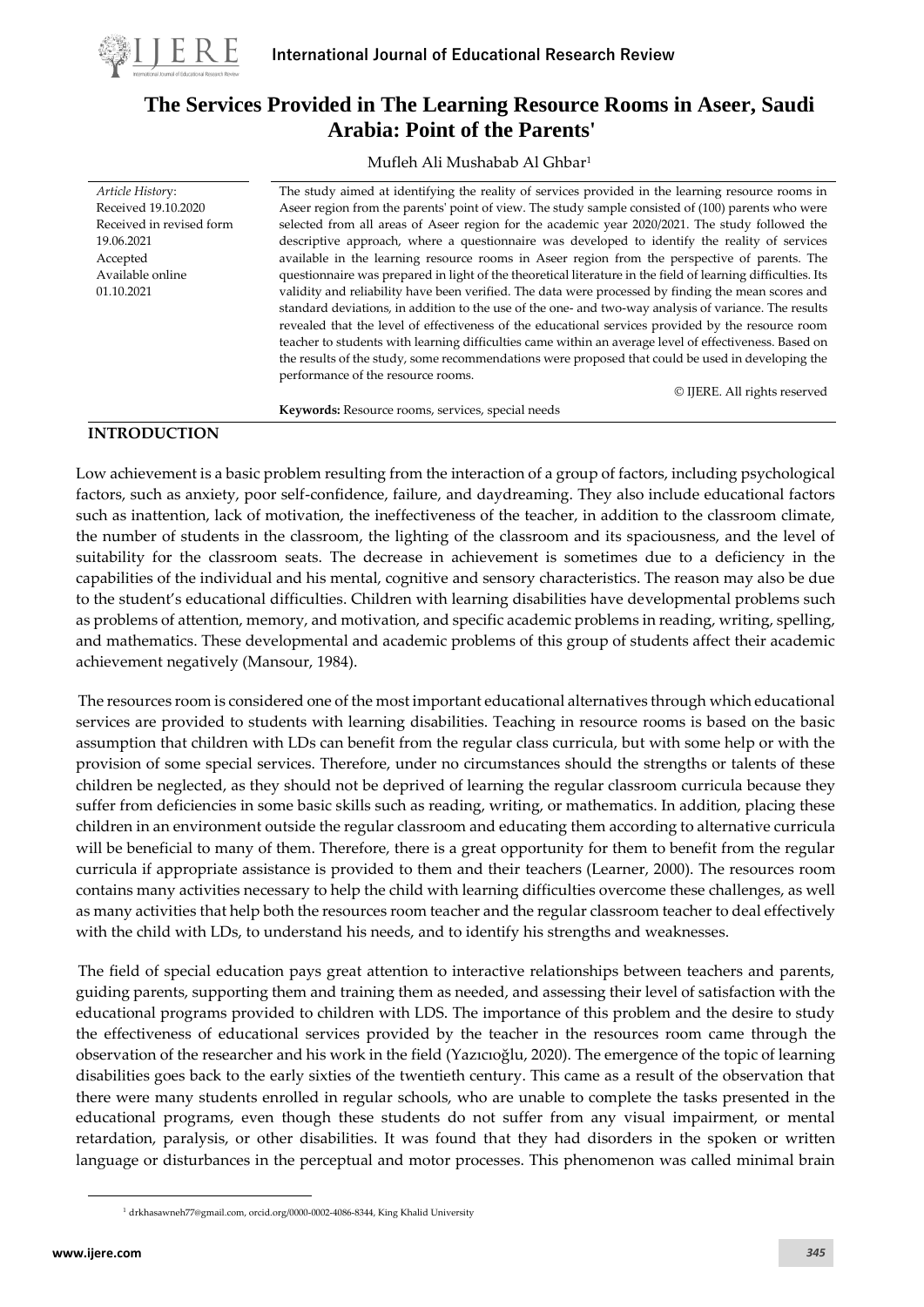dysfunction or perceptual handicap, or dyslexia, as called by Kirkuk (1984). This term has met tremendous acceptance in educational circles and among parents (Awad, 2002). Children with learning disabilities need special educational services that help them overcome their educational problems, which are provided within one integrated team of the family, the counselor, the school administration, and the resource room teacher. Collaboration must be done between all parties so that the educational team can achieve its educational goals. The specialized team re-assesses the educational needs of the student by collecting and evaluating personal information, which results in the decision to place the student in the environment most suitable for his needs (Al-Batayneh, Al-Rashdan, Al-Sabayleh, and Al-Khattabeh, 2005).

The resources room is one of the most prominent educational alternatives available in regular schools, which is a special service room specialized in the school to provide educational services for people with special needs. Students enrolled in resource rooms receive specific classes in the aspects in which they present problems according to a specific schedule, and they receive the other classes in the regular classroom (2000, Learner). These difficulties appear at the school stage, where the child shows a latent ability to learn but fails to do so after providing appropriate school education. Then it is taken into account that the child suffers from a learning disability (difficulty in reading, writing, spelling or mathematics) which are academic learning difficulties. (Awad, 2002).

Different studies tackled the issue of the services provided in the resource rooms for students with LDs. These studies addressed the issue from different variables and yielded different results. Ghoneim (2019) identified the educational services provided in learning resource rooms for students with learning difficulties in public schools in As-Salt from the educational counselors 'point of view. The study sample consisted of (75) counselors from As-Salt's schools. To achieve the objectives of the study, the researchers prepared a questionnaire consisting of (48) items distributed into (5) areas, the behavioral and social field, the field of means and methods, the field of educational process progress, the field of parent participation, the field of preparing resource rooms. The results of the study showed that resource rooms provide (11) educational services to a very large level, (30) educational services to a large level, (5) services with a medium level, and (2) educational services to a small level. The results also showed that there are significant differences in the degree of counselors' evaluation of educational services in resource rooms due to gender and the experience of the counselor in favor of those with experience of ten years or more. The results also revealed the existence of statistically significant differences attributed to the variable of academic qualification in favor of postgraduate counselors. Al-Otaibi (2019) identified the difference between the level of participation of parents in the learning difficulties program, and the obstacles to family participation in the educational process for children with LDs, which helps in thinking about possible ways to overcome these obstacles. The study consisted of (91) parents of children with LDs in public schools in the southern region of Riyadh and Al-Kharj governorate. The results of the study showed the absence of statistically significant differences between the levels of participation of parents in the education of their children with learning difficulties. One of the most important obstacles to parental participation is the lack of flexibility in providing services, which limits the parent's participation in educational programs for the child, the lack of a media plan to educate the parent of the importance of participation, and the parent does not find the appropriate time to participate in the child's programs at the school. In addition, the school does not accept the idea that the parent is a partner with the school in the child's educational progress, and that the nature of the parent's work prevents them from following up with the child. Other reasons include the parent's lack of practical skills related to learning difficulties, and that there are economic problems that prevent the parent from effectively supporting the child. Khalil (2019) explored the effectiveness of an educational program based on the multi-sensory strategy for treating dyslexia among students of resource rooms. The sample consisted of (18) students enrolled in the resource room at Beit Qad Secondary School for Girls from the third, fourth, and fifth grades (6 males and 12 females). The sample was divided into two equal groups of (9) male and female students, as experimental and control groups. The experimental group was taught according to the multi-sensory strategy and the control group was taught according to the traditional method. After the completion of the application, a post-test was applied. The results showed the effectiveness of the educational program based on the multisensory strategy for treating dyslexia among students of the resource rooms, as it was found that there are significant differences in the scores of the experimental group students in the pre and post-writing test, and favor of the posttest. This indicated the effectiveness of the educational program based on the multisensory strategy. Al-Jabali (2020) evaluated learning resource rooms in public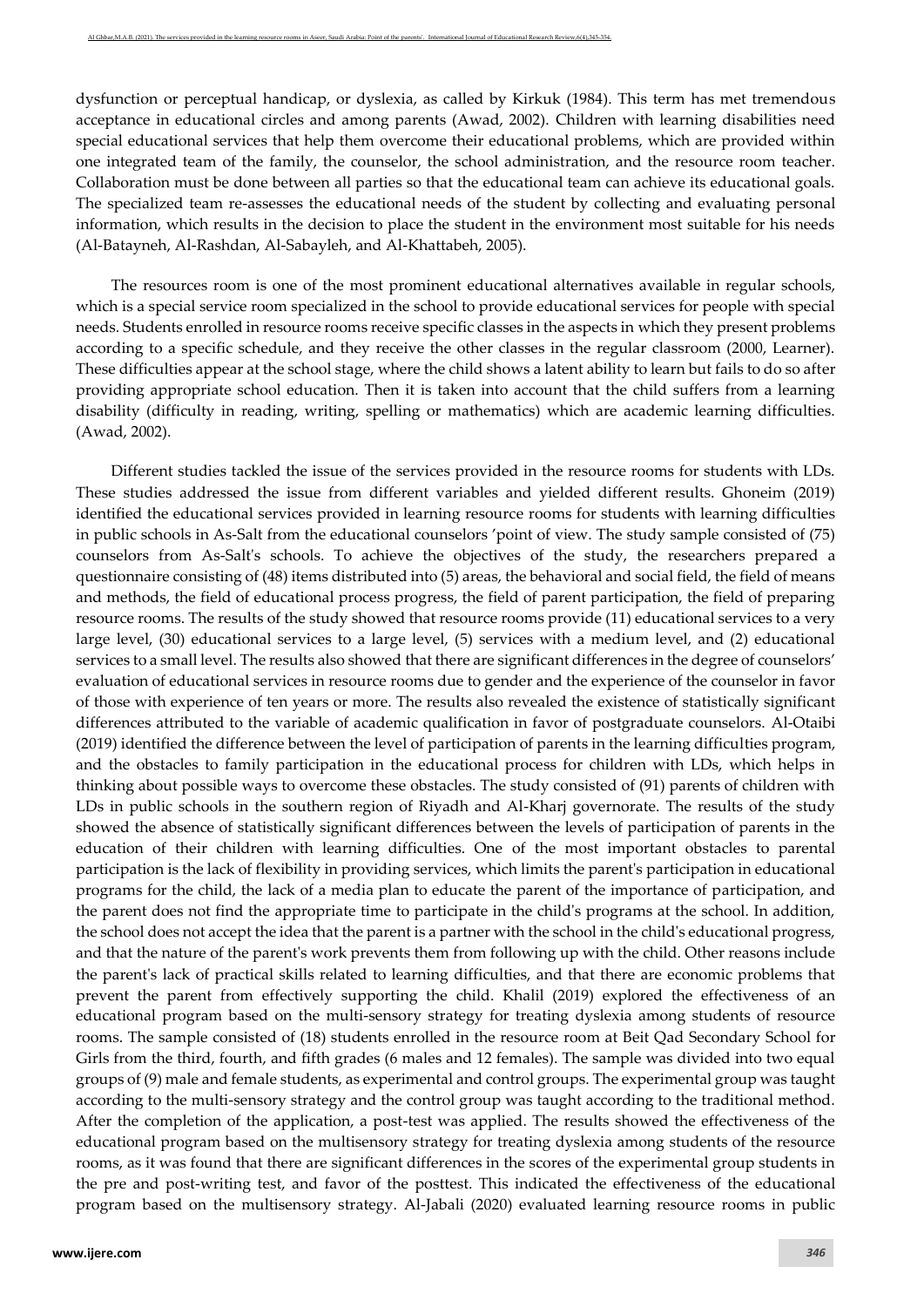schools in Ajloun governorate from the viewpoint of their teachers. The study sample consisted of (46) teachers, who received a questionnaire as an instrument of the study. The results of the study revealed that the mean scores of the responses of the study sample members to evaluate the learning resource room as a whole were obtained with a high degree, with a mean score of (3.63). The dimension of parents had a high degree, with a mean score of (3.92), then the dimension of the teacher, with a mean score of (3.66), and then the dimension of the student, with a mean score of (3.64). The resource room dimension got the lowest average score and a mean of (3.40). The results also showed that there was no statistically significant difference according to gender and academic qualification, and there were statistically significant differences in favor of teachers with 11 years of experience and over. Memduhoglu (2020) explored the opinions of the classroom teachers who taught in the resource rooms. The instrument of this study was the questionnaire and the sample consisted of twenty-two teachers working in five different public departments in the schools of Van Province (Turkey). The study revealed that the majority of the participants expressed that they had not received any training in resource rooms and that they needed to receive training. Kiziri (2020) identified the opinions and experiences of students with special needs regarding resource rooms in Turkey. The study used semi-structured interviews with 22 participants. The results revealed that students with special needs often receive educational support as part of their academic (basic/cultural) courses at registration centers. Gifted students prefer to attend special educational activities outside the regular school hours, while others prefer to attend during school hours because they face difficulties learning lessons in general education classes. Students had different opinions about their peer relationships. Students who express negative opinions about peer relationships have been subjected to peer bullying. Students expressed that they have good relations with their teachers and they consider resource rooms as an effective educational practice that positively contributes to their academic achievement. Yazıcıoğlu (2020) explored the opinions of teachers who work in resource rooms. Eighteen teachers working in school resource rooms in Ankara, Turkey participated in the study. Data was collected through semi-structured interview questions and analyzed using a content analysis technique using an inductive approach. The results of the research showed that the resource rooms do not work and that the schools do not have sufficient material conditions for the resource rooms, and there are different practices in planning the training services that are implemented in the resource rooms.

It is noted that most of the previous studies dealt with the services provided by the resource room teacher from the teachers' and administrators' points of view. Few studies, according to the researcher's knowledge, addressed the services provided by the resource room teacher from the parents' point of view. Therefore, it is necessary and important to conduct more studies and research on the family environment. The previous studies formed a scientific guide to reach the formulation of the study problem and formulate its concepts appropriately, define its objectives, formulate the study questions and identify its most important indicators. They also helped in defining the methodological strategy of the study, in addition to making use of the information they contain in the theoretical framework. The researcher made use of these previous studies in a lot of valuable information, especially as they dealt with the same topic but with a different vision. There is an increase in the phenomenon of learning difficulties, which has become one of the most urgent problems that should be studied to ensure the success and continuity of the educational process. Leaving this problem without conscious confrontation leads to impeding learning and generating psychological, educational, material, and social pressures at the levels of the individual, the family, and the community. Moreover, the services provided in the resource rooms vary from one place to another and several factors affect their nature and provision. This variation may result in the different teaching methods teachers follow in these rooms with students with LDs. Therefore, it is important to understand the reality of these services to provide suggestions and recommendations to decision-makers to enhance and develop these services. Parents are also important stakeholders in the education process, and their views and feedback should always be taken into consideration. The purpose of this study is to identify the reality of services provided by the learning disabilities rooms for its students from the parent's point of view

#### **Research Objectives**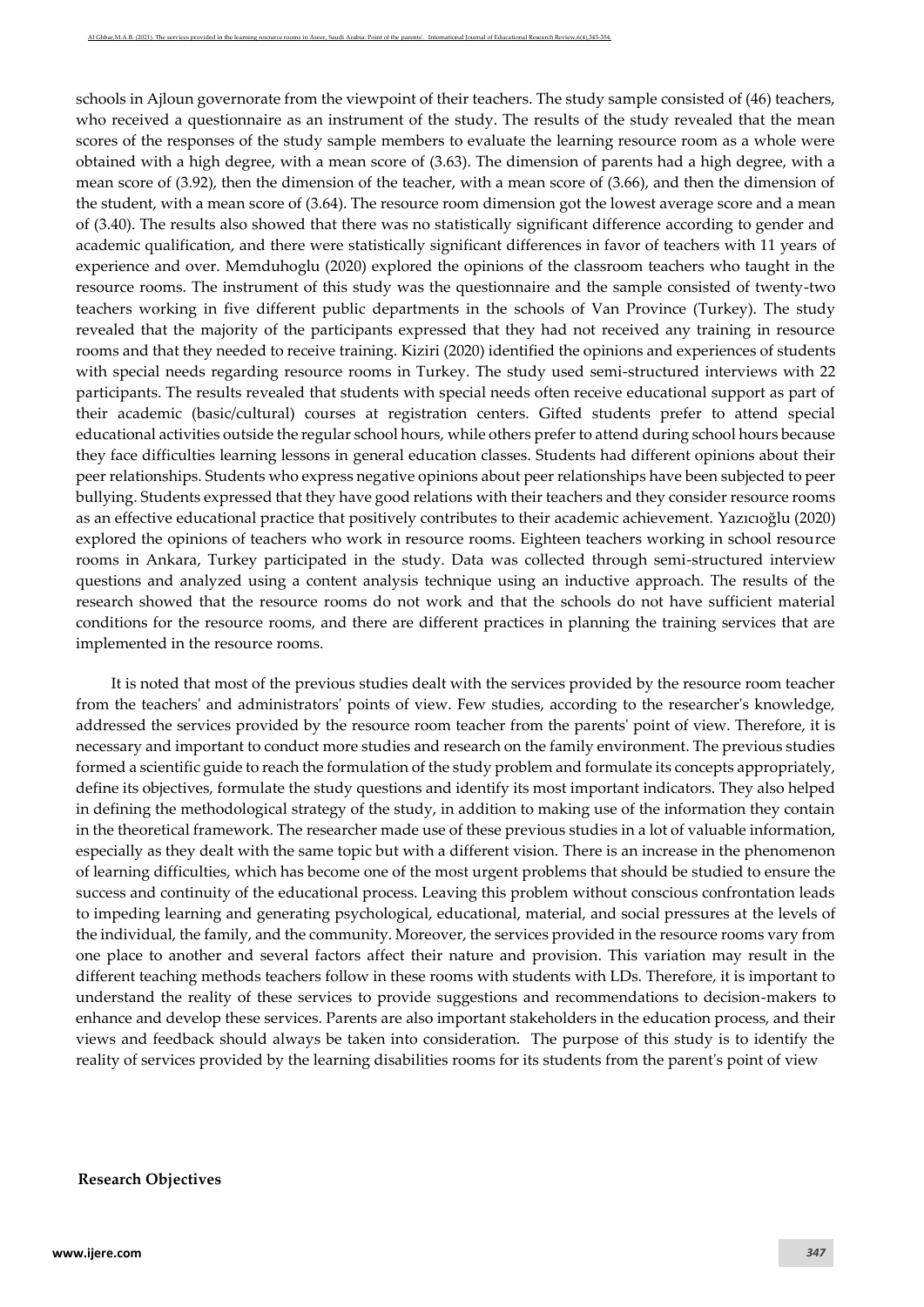This study aimed at identifying the reality of educational services in the resource rooms provided to students with LDs in Aseer region from the parents' point of view. One of the secondary objectives of this study is to build a tool to measure this aspect of the teaching process.

#### **Research Questions**

The study attempts to answer the following question: What is the degree of availability of educational services in the resources room for students with LDs in primary schools in Aseer region from the parent's point of view?

### **Significance of the Study**

This study is significant because it tackles an important topic in the field of special education. It is one of the few studies in Aseer region to study the reality of the educational services provided by the learning resources room for students with learning difficulties. It is very important to identify the attitudes and opinions of parents regarding the reality of the services provided by learning difficulties rooms to their children. The results of the study may benefit educational administrations of all levels by providing educators and those interested in educating children with LDs with a deeper understanding of the extent of the impact of educational services provided to children with LDs on their academic achievement. This will develop a better strategy that ensures the provision of educational services suitable for these students.

#### **Research Design and Method**

The study population consisted of all parents of students with LDs in Aseer region and who received their education in learning resource rooms. The study sample consisted of (100) parents who were selected from all areas of Aseer region, and Table (1) shows the distribution of the study sample.

| Gender  | Total |
|---------|-------|
| Males   | 32    |
| Females | 68    |
| Total   | 100   |

**Table 1.** Distribution of the study sample

#### **Research Instrument**

The study used a questionnaire as an instrument to assess the reality of learning resource rooms' services in Aseer region from the parents 'point of view. The questionnaire was prepared in light of the theoretical literature in the field of learning difficulties, and the researcher took the following steps to develop the questionnaire. The researcher identified the dimensions of educational services provided by resource rooms for students with learning disabilities. The items for each dimension were identified through a questionnaire submitted to resources rooms teachers, parents, and professionals in this field. After discussing these characteristics, twenty-five statements were defined distributed into four dimensions. The first was the parent's participation strategies and consisted of (6) statements. The second dimension was the learning and exploration environment and consisted of (10) statements. The third dimension concerned the reinforcement strategies used by resource room teachers, and it consisted of (4) statements, and the fourth dimension concerned evaluation strategies and consisted of (5) statements. Each statement of the questionnaire had a five-point scale consisting of (always, often, sometimes, rarely, never). The questionnaire was answered by reading the statements and putting a sign on the ranking that parents deem appropriate to evaluate the services provided to their children.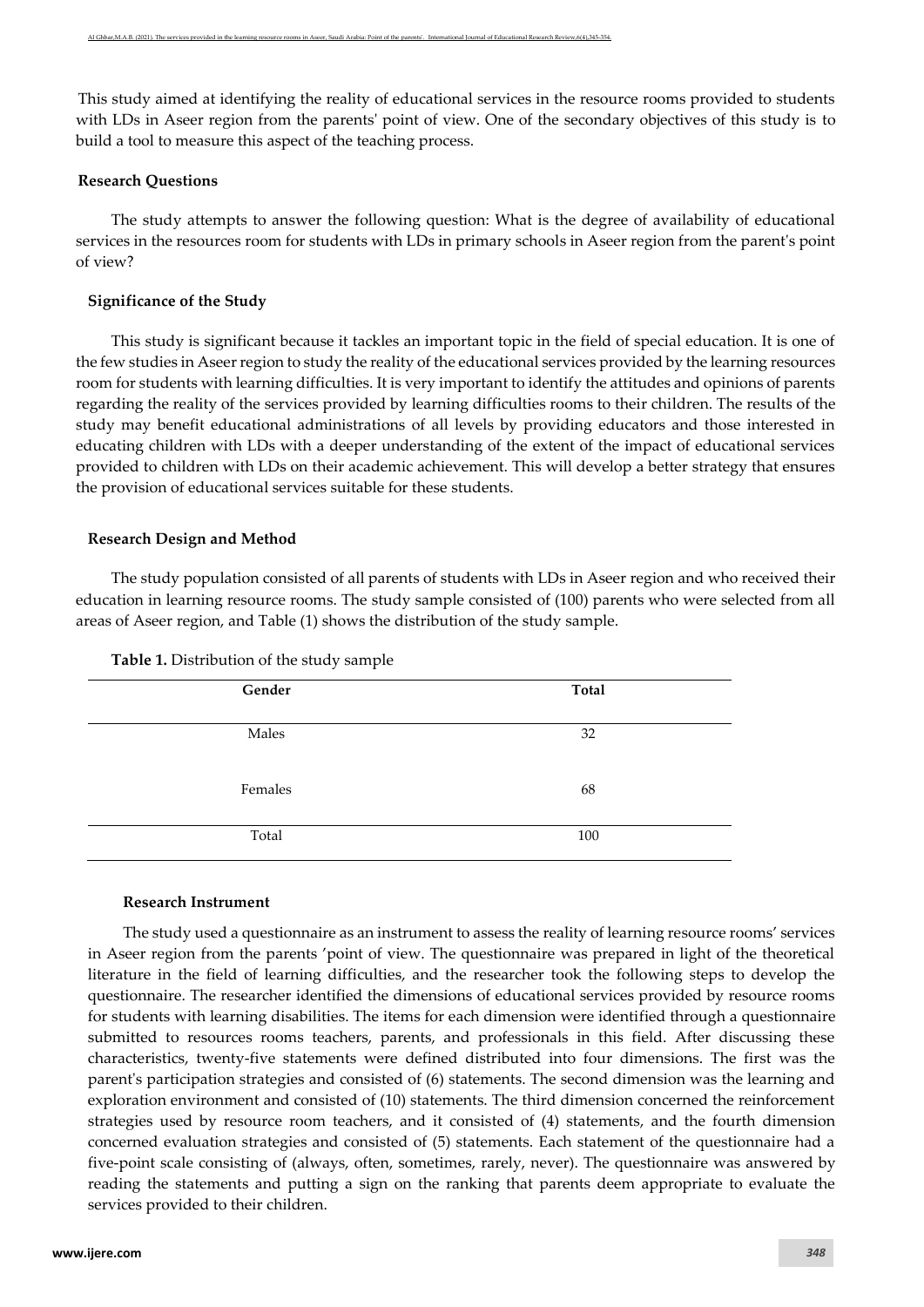### **The validity of the educational program:**

To verify the validity of the questionnaire, the researcher presented the instrument in its initial form to a panel of qualified judges in the field of education. In light of the observations made by the judges, the necessary modifications were made and the questionnaire was designed in its final form. Table (2) shows the correlation coefficients of the internal consistency for each dimension of the questionnaire.

| No.            | Dimension                                       | correlation coefficients |
|----------------|-------------------------------------------------|--------------------------|
| $\mathbf{1}$   | Parent's participation                          | 0.84                     |
| $\overline{2}$ | The environment for learning and<br>exploration | 0.89                     |
| 3              | Reinforcement methods                           | 0.72                     |
| 4              | evaluation methods                              | 0.82                     |
| 5              | Total                                           | 0.96                     |

**Table 2.** The correlation coefficients of the internal consistency for each dimension of the questionnaire

The questionnaire consisted of (25) statements distributed into four dimensions. Each paragraph had a grading of five categories: (always, often, sometimes, rarely, never). The values for statements ranged from (1) to (5), where (1) indicates never, (2) indicates rarely, (3) indicates sometimes, (4) indicates often, and (5) indicates always. To determine the values of the practice scores, low level, medium level, and high level were set to help explain the results, and the extent of each statement was extracted by subtracting the lowest value from the highest value and then dividing it into three levels,  $(5 - 1 = 4, 4, 4, 3 = 1.33)$ . The value (1.33) was added to the lowest score, and so on. The levels become as follows**:**

The range (from 1.00 - 2.33) indicates low-level, the range (from 2.34 - 3.67) indicates medium level, and the range (from 3.67 and over) indicates a high level of practice.

# **RESULTS**

Results of the question of this study, **"**What is the degree of availability of educational services in the resources room for students with LDs in primary schools in Aseer region from the parent's point of view?"

To answer this question, the mean scores and standard deviations were calculated for the dimensions of the questionnaire measuring the degree of availability of educational services in the resources room for students with LDs from the parent's point of view as shown in Table (3).

**Table 3.** The mean scores, standard deviations, and ranks for the dimensions of the questionnaire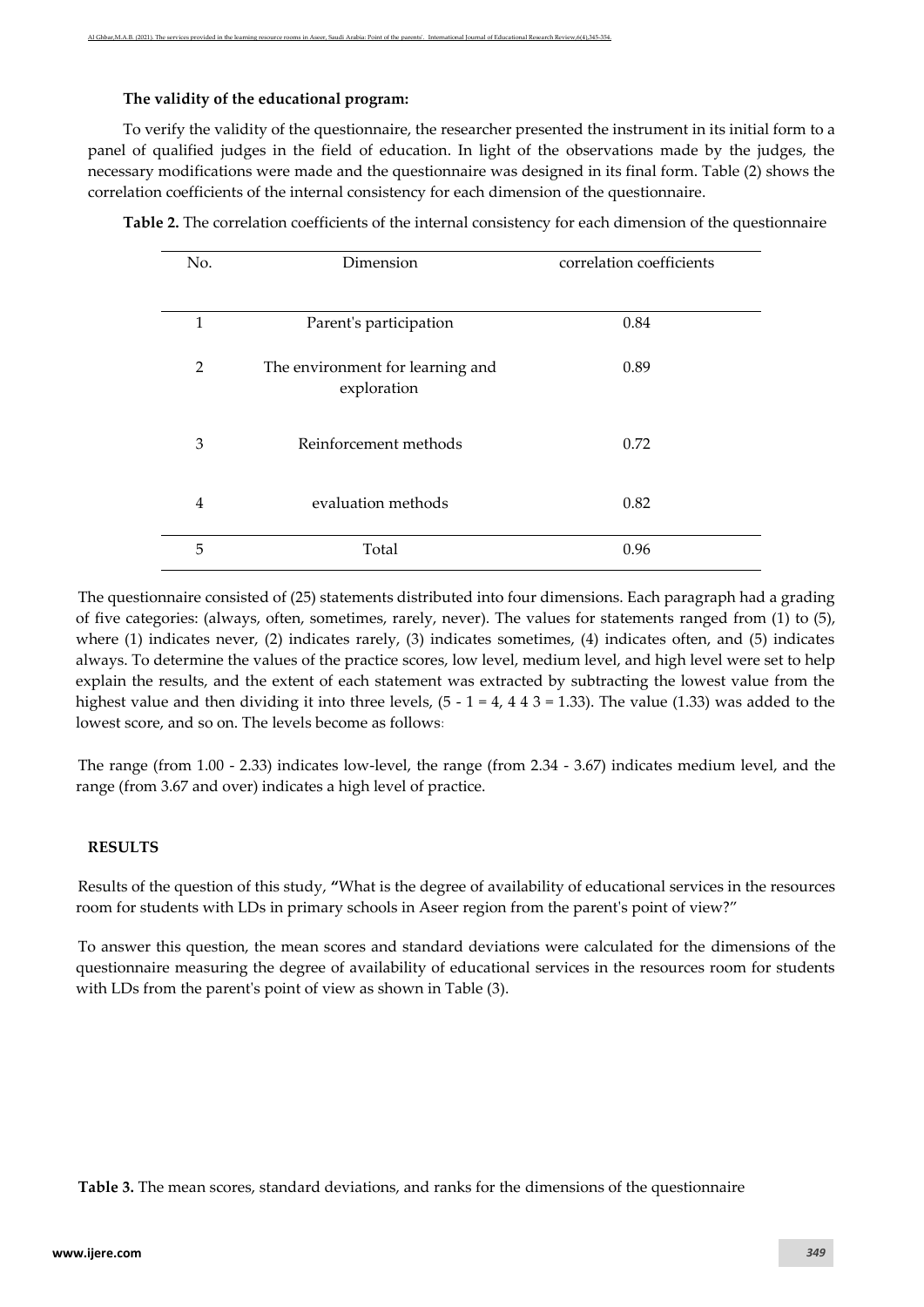| No.            | Rank           | Dimension                                       | Mean score | Standard<br>deviation |  |
|----------------|----------------|-------------------------------------------------|------------|-----------------------|--|
| 1              | $\mathbf{1}$   | Parent's participation                          | 3.62       | 0.43                  |  |
| $\overline{2}$ | $\overline{2}$ | Evaluation methods                              | 3.24       | 0.48                  |  |
| 3              | 3              | Reinforcement methods                           | 3.02       | 0.50                  |  |
| $\overline{4}$ | $\overline{4}$ | The environment for learning<br>and exploration | 2.89       | 0.42                  |  |
|                |                | Total                                           | 3.19       | 0.46                  |  |

It can be seen from Table (3) that the first dimension, which relates to the parental participation strategy, is the field most used by teachers from the parents' point of view, with a mean score of (3.62) and a standard deviation of (0.43). The dimension related to the evaluation strategy used by the teacher came next, with a mean score of (3.24) and a standard deviation of (0.48), then came the third area related to the strategy of reinforcement, with a mean score of (3.02) and a standard deviation of (0.50). Finally, the second field related to exploration and the learning environment came last, with a mean score of (2.89) and a standard deviation of (0.42). The overall average of the responses to the questionnaire was (3.19) and a standard deviation of (0.46). This indicates that the availability of educational services in the resources room for students with LDs from the point of view of parents was of a medium level. To demonstrate the degree of availability of educational services in the resource room for students with LDs from the point of view of parents according to the dimension of parent participation, the mean scores and standard deviations of the statements of this dimension were calculated as shown in Table (4).

|               | parent's participation                                                                                         |            |                       |                |  |  |  |  |
|---------------|----------------------------------------------------------------------------------------------------------------|------------|-----------------------|----------------|--|--|--|--|
| No.           | Statement                                                                                                      | Mean score | Standard<br>deviation | rank           |  |  |  |  |
| 1             | The resource room teacher helps me accept my child.                                                            | 4.40       | 1.025                 | 1              |  |  |  |  |
| $\mathcal{P}$ | The resource room teacher is keen to involve parents<br>when developing and implementing the educational plan. | 3.81       | 1.142                 | $\overline{2}$ |  |  |  |  |
|               |                                                                                                                | 3.59       | 1.297                 | 3              |  |  |  |  |
| 3             | The resource room teacher accepts the feedback from the child's<br>parents.                                    |            |                       |                |  |  |  |  |
| 4             | The resource room teacher informs the parents of the action<br>plan with the child.                            | 3.40       | 1.344                 | 4              |  |  |  |  |
| 5             |                                                                                                                | 3.28       | 1.281                 | 5              |  |  |  |  |
|               | I feel that the teacher strives to develop good<br>professional relationships with parents.                    |            |                       |                |  |  |  |  |
| 6             | The resource room teacher discusses with parents the<br>emotional and social changes of their child.           | 3.28       | 1.281                 | 6              |  |  |  |  |
|               | Total                                                                                                          | 3.62       | 0.43                  |                |  |  |  |  |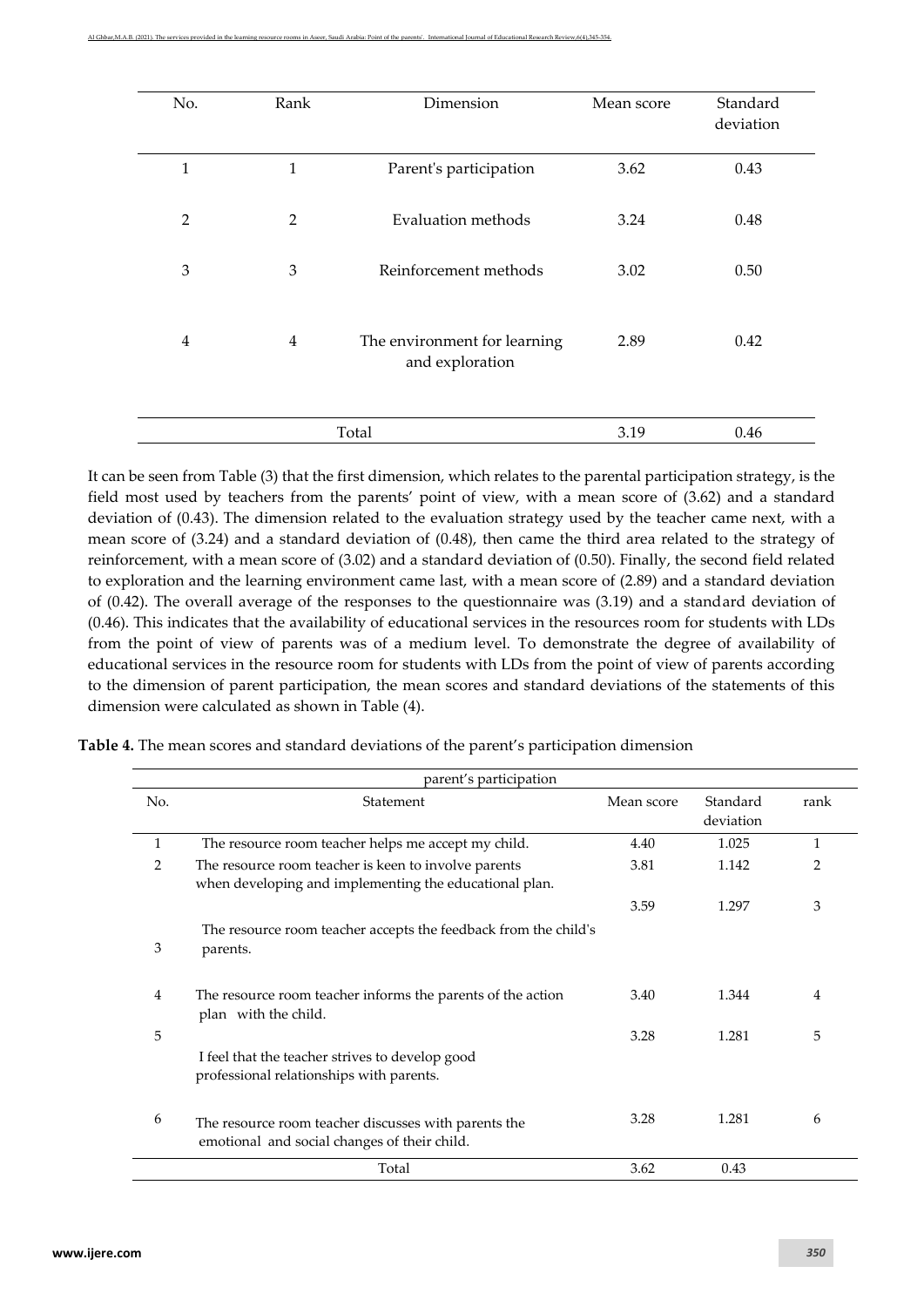It is evident from Table (4) that the statements, "the resource room teacher helps me accept my child." is at the highest average and the statement, "the resource room teacher discusses with parents about the emotional and social changes of their child" at the least average. To demonstrate the degree of availability of educational services in the resources room for students with LDs from the point of view of parents according to the dimension of evaluation, the mean scores and standard deviations of the statements of the dimension were calculated as mentioned in Table (5).

| evaluation methods |                                                                                                                         |            |                       |                |  |  |  |
|--------------------|-------------------------------------------------------------------------------------------------------------------------|------------|-----------------------|----------------|--|--|--|
| No.                | Statement                                                                                                               | Mean score | Standard<br>deviation | rank           |  |  |  |
| 1                  | The resource room teacher is always keen to<br>correct homework.                                                        | 3.64       | 1.297                 | 1              |  |  |  |
| $\overline{2}$     | The resource room teacher assigns students<br>homework permanently.                                                     | 3.46       | 1.342                 | 2              |  |  |  |
| 3                  | The resource room teacher politely<br>comments on each assignment.                                                      | 3.40       | 1.474                 | 3              |  |  |  |
| 4                  | The resource room teacher uses oral<br>questions as a method of evaluation.                                             | 3.29       | 1.413                 | $\overline{4}$ |  |  |  |
| 5                  | The resource room teacher provides<br>the correct solution for students to compare<br>their performance with the model. | 2.40       | 1.293                 | 5              |  |  |  |
|                    | Total                                                                                                                   | 3.24       | 0.48                  |                |  |  |  |

**Table 5.** The mean scores and standard deviations of the evaluation methods dimension

It is evident from Table (5) that the number of statements in this dimension was (5), where the statement, "the resource room teacher is keen to correct homework permanently" got the highest average, and the statement, "the resource room teacher provides the correct solution for students to compare their performance with the model," got the lowest average. The level of availability of all statements of this dimension came with a medium level. To indicate the degree of availability of educational services in the resource room for students with LDs from the point of view of parents according to the dimension of reinforcement, the mean scores and standard deviations were calculated as shown in Table (6).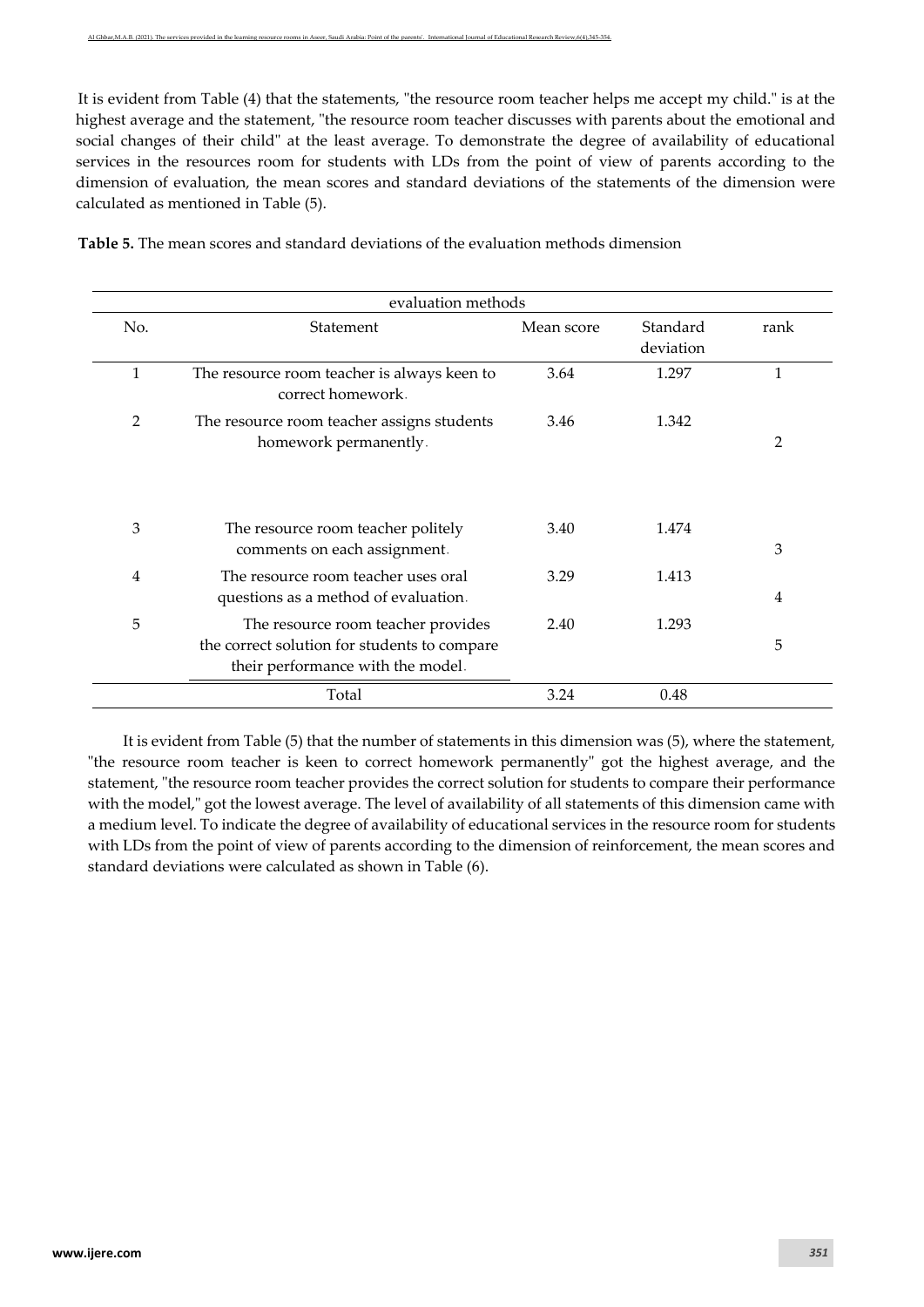| No. | Statement                                                                                | Mean score | Standard<br>deviation | rank           |
|-----|------------------------------------------------------------------------------------------|------------|-----------------------|----------------|
| 1   | The resource room teacher uses the honor board to annotate the<br>successful candidates. | 3.51       | 1.332                 | $\mathbf{1}$   |
| 2   | The resource room teacher uses the words (well done, excellent )<br>consistently.        | 3.17       | 1.431                 | $\overline{2}$ |
| 3   | The teacher evaluates and interacts with students' responses.                            | 3.07       | 1.477                 | 3              |
| 4   | The resource room teacher rewards students with grades.                                  | 2.31       | 1.243                 | 4              |
|     | Total                                                                                    | 3.02       | 0.50                  |                |

### **Table 6.** The mean scores and standard deviations of the reinforcement methods dimension

Table (6) shows that the number of statements in this dimension is (4), where the statement, "the resource room teacher uses the honor board to post the names of the successful students" got the highest mean score, but the practice of this procedure came with a medium level. The statement, "the resource room teacher rewards students with grades" got the lowest mean score, with a low level of practice. To demonstrate the degree of availability of educational services in the resource room for students with LDs from the point of view of parents according to the field of exploration and the learning environment, the mean scores and standard deviations of the dimension's statements were calculated as shown in Table (7).

| Table 7. The mean scores and standard deviations of the exploration and the learning environment dimension |  |  |  |  |  |
|------------------------------------------------------------------------------------------------------------|--|--|--|--|--|
|                                                                                                            |  |  |  |  |  |

|              | exploration and the learning environment                                              |            |                       |                |  |  |  |  |
|--------------|---------------------------------------------------------------------------------------|------------|-----------------------|----------------|--|--|--|--|
| No.          | Statement                                                                             | Mean score | Standard<br>deviation | rank           |  |  |  |  |
| $\mathbf{1}$ | The resource room teacher introduces a new topic at the<br>beginning of each session. | 3.62       | 1.203                 | $\mathbf{1}$   |  |  |  |  |
| 2            | The resource room teacher forms students in groups.                                   | 3.23       | 1.389                 | $\overline{2}$ |  |  |  |  |
| 3            | Students solve without direct teacher intervention.                                   | 3.17       | 1.426                 | 3              |  |  |  |  |
| 4            | Students frequently ask the resource room teacher about<br>the topic of the lesson    | 3.10       | 1.312                 | 4              |  |  |  |  |
| 5            | The resource room teacher uses appropriate cards and<br>records.                      | 3.08       | 1.474                 | 5              |  |  |  |  |
| 6            | The resource room teacher gives students enough<br>opportunity to answer.             | 2.94       | 1.453                 | 6              |  |  |  |  |
| 7            | The resource room teacher diversifies the teaching<br>methods.                        | 2.61       | 1.391                 | 7              |  |  |  |  |
| 8            | The resource room teacher uses many teaching aids.                                    | 2.53       | 1.355                 | 8              |  |  |  |  |
| 9            | The resource room teacher uses activities that contain<br>many stimuli.               | 2.38       | 1.431                 | 9              |  |  |  |  |
| 10           | The resource room teacher uses the positive feedback<br>method.                       | 2.31       | 1.246                 | 10             |  |  |  |  |
|              | Total                                                                                 | 2.89       | 0.42                  |                |  |  |  |  |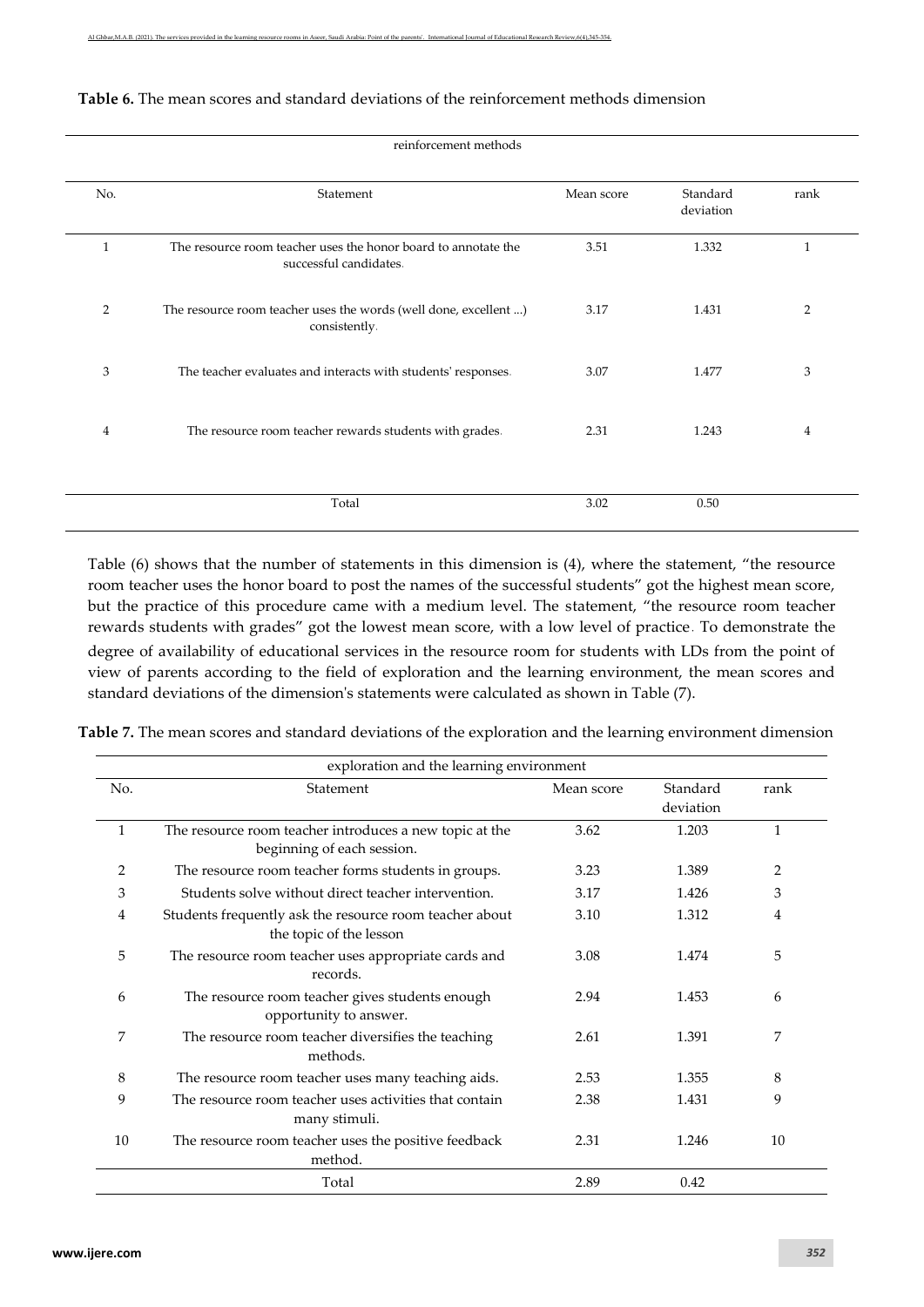Table (7) shows that the number of statements in this dimension was (10), where the statement, "the resource room teacher introduces a new topic at the beginning of each session" got the highest mean score. The level of practice of those statements was medium except for the statement, "the resource room teacher uses the positive feedback method" which got the lowest mean score, and the practice of this procedure came with a low score.

# **Conclusion**

This result of this study is consistent with Al-Jabali (2020). The researcher attributes this result to the fact that the people who provide educational services to students with learning disabilities in the resource room are teachers who have experience and specialized in this field. These teachers have undergone training, and they are qualified to deal with these students. They are also qualified to design individual educational plans and use appropriate teaching strategies, as well as accurately diagnosing students with learning difficulties, identifying their learning difficulties, and knowing the extent of their need for educational services. This result can also be explained by the fact that resource room teachers want to develop their teaching methods in line with teaching strategies, techniques, and modern methods and within their capabilities and the capabilities of the school in which they work. In light of the results of this study, the researcher recommends preparing a teacher's guide that raises the efficiency of teachers, helping to provide educational services in the resource room for students with LDs. Joint training workshops for resource room teachers in private and government schools should be held. It is necessary to have a multidisciplinary team (resource room teacher, class teacher, doctor, psychologist, social worker, educational counselor) so that the work is cooperative in diagnosing learning disabilities, determining student eligibility to receive special education services, and developing an appropriate remedial teaching program to overcome the difficulties students face.

# **REFERENCES**

Al-Batayneh, O., Al-Rashdan, M., Al-Sabayleh, O. and Al-Khatatba, A. (2005). *Learning difficulties: Theory and practice*. 1st ed, Amman: Dar Al Masirah.

Al-Jabalı, A. A. (2020). Evaluation of learning resource rooms in public schools in Ajloun governorate in puplic school in Ajloun governorate in accordance to teachers point of view. *Journal of Educational and Psychological Sciences 4*(6), 44-29. [https://doi.org/10.26389/AJSRP.A050919.](https://doi.org/10.26389/AJSRP.A050919)

Al-Otaibi, F. A. (2019). Level of parental participation in learning disabilities and ımpediments programs. *Journal of Studies in the Humanities and Social Sciences*, *Research and Development Center for Human Resources, 2*(10), 159-216.

Al-Rousan, F., Al-Khatib, J., and Al-Natour, M. (2004). *Learning disabilities: An introduction*. arab open university, kuwait.

Awad, A. (2002). *Attitudes of teachers towards the experience of integrating students with learning difficulties in regular classes*. The Eighth National Conference of the Federation of Special Groups and Handicapped Bodies in Egypt, Cairo: 21-24.

Al-Zoubi, G. M. (2018). The degree of satisfaction of parents of children with special needs with the services provided to their children in the resource rooms used in the schools of the Ministry of Education. *Al-Jinan Journal*. Jinan University - Scientific Research Center, 10, 265-285.

Fang, C. J. (2020). The relationships between the participation levels of children with autism spectrum disorder (Asd) and the time they spend in resource rooms in Taiwan. *American Journal of Occupational Therapy*, *74*(4\_Supplement\_1), 7411505152p1-7411505152p1.

Ghoneim, K. A. (2019). Educational services provided in learning resource rooms for students with learning difficulties in public schools in As-Salt from the viewpoint of educational counselors. *Journal of the College of Education*, Assiut University - College of Education, 35.9, 1-31.